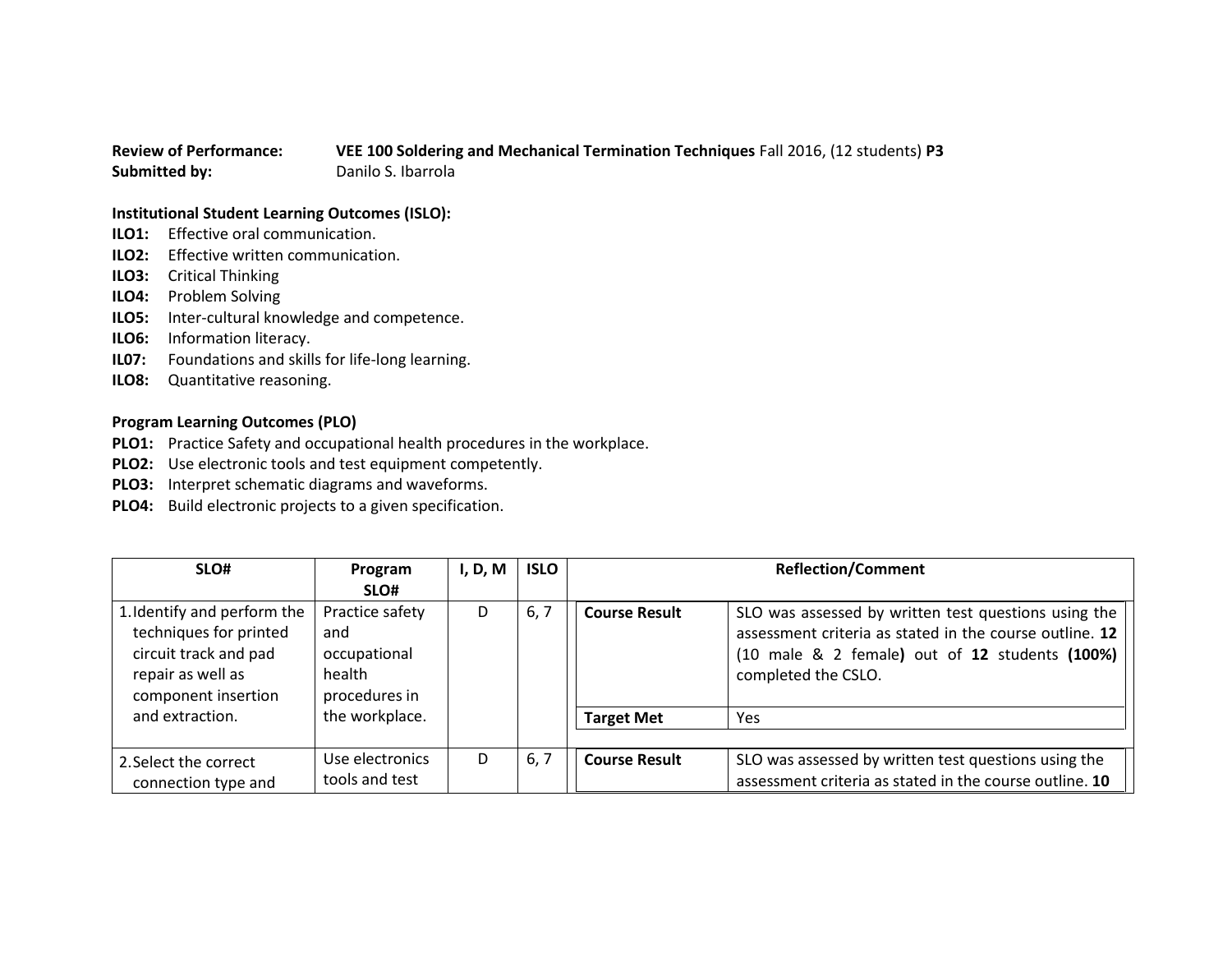| create reliable solder<br>joints using basic hand<br>soldering techniques.                | equipment<br>competently.                                      |   |      | <b>Target Met</b>    | (8 male & 2 female) out of 12 students (83.33%)<br>completed the CSLO.<br><b>Yes</b>                                                                                                                            |
|-------------------------------------------------------------------------------------------|----------------------------------------------------------------|---|------|----------------------|-----------------------------------------------------------------------------------------------------------------------------------------------------------------------------------------------------------------|
| 3. Demonstrate the correct<br>method of terminating<br>basic connector.                   | Use electronics<br>tools and test<br>equipment<br>competently. | M | 6, 7 | <b>Course Result</b> | SLO was assessed by written test questions using the<br>assessment criteria as stated in the course outline. 12<br>$(10 \text{ male } 8, 2 \text{ female})$ out of 12 students $(100\%)$<br>completed the CSLO. |
|                                                                                           |                                                                |   |      | <b>Target Met</b>    | Yes                                                                                                                                                                                                             |
| 4. Describe the<br>characteristics of, and<br>the procedures for<br>making good wire wrap | Use electronics<br>tools and test<br>equipment<br>competently. | M | 6, 7 | <b>Course Result</b> | SLO was assessed by written test questions using the<br>assessment criteria as stated in the course outline. 10<br>(8 male & 2 female) out of 12 students (83.33%)<br>completed the CSLO.                       |
| connection.                                                                               |                                                                |   |      | <b>Target Met</b>    | Yes                                                                                                                                                                                                             |
|                                                                                           |                                                                |   |      |                      |                                                                                                                                                                                                                 |
| 5. Test basic wiring<br>connector.                                                        | Use electronics<br>tools and test<br>equipment<br>competently. | M | 6, 7 | <b>Course Result</b> | SLO was assessed by written test questions using the<br>assessment criteria as stated in the course outline. 10<br>(8 male & 2 female) out of 12 students (83.33%)<br>completed the CSLO.                       |
|                                                                                           |                                                                |   |      | <b>Target Met</b>    | <b>Yes</b>                                                                                                                                                                                                      |

**Special comments:** 10 out of 12 or 83.33% of the students got a grade of C and higher and 2 or 16.67% got D.

**Summary of Grades:**

| A+ | = | 0 |
|----|---|---|
| А  | = | 4 |
| А- | = | 2 |
| B+ | = | 2 |
| B  | = | 1 |
| В- | Ξ | 1 |
| C+ | = | 0 |
| C  | = | 0 |
| C- | = | 0 |